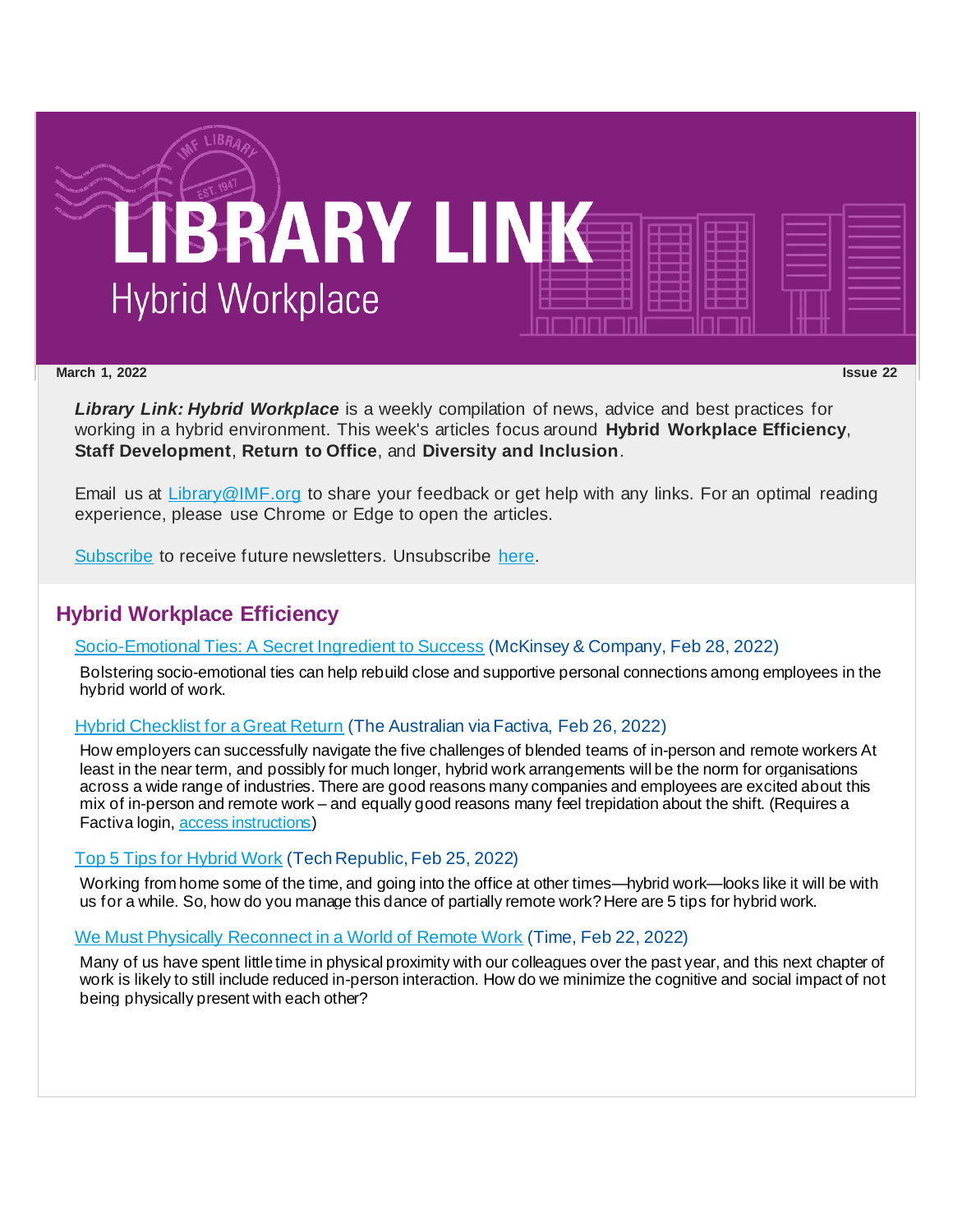# **Staff Development**

### [How Introverts Can Prepare Emotionally for Offices Reopening](http://t.imfconnect.imf.org/r/?id=h6df08b,33bd7c6,33bde21) (Fast Company, Feb 28, 2022)

Despite the many challenges of the pandemic, some people did experience an upside to quarantining, especially the respite it provided from dealing with taxing social situations, meetings, and noisy gatherings. For these individuals, working remotely provided a time of self-reflection and perhaps even allowed more time for meaningful activities.

#### [How to Find a Mentor in the New Hybrid Work Era](http://t.imfconnect.imf.org/r/?id=h6df08b,33bd7c6,33bde22) (The Globe and Mail via Factiva, Feb 28, 2022)

It can be challenging to find a mentor in the best of times, but even more so when most people are working remotely during the pandemic. Still, experts say it's possible to find and build meaningful professional relationships online. (Requires a Factiva login, [access instructions](http://t.imfconnect.imf.org/r/?id=h6df08b,33bd7c6,33bde23))

#### [How to Develop Talent That Can Succeed in a Hybrid World of Work](http://t.imfconnect.imf.org/r/?id=h6df08b,33bd7c6,33bde24) (Talent Management, Feb 28, 2022)

Although hybrid work provides numerous benefits for employees, such as flexibility, it can cause disruption and affect productivity without thorough preparations and stable foundations.

## **Return to Office**

#### [Will We Ever Go Back to Pre-Pandemic Corporate Life?](http://t.imfconnect.imf.org/r/?id=h6df08b,33bd7c6,33bde25) (Nasdaq, Feb 25, 2022)

The coronavirus pandemic initiated a major shift in the way -- and the location -- people work. In this video clip from "The Virtual Opportunities Show," recorded on Feb. 15, Motley Fool contributors Rachel Warren, Demitri Kalogeropoulos, and Jose Najarro discuss this trend, now two years in, and what it could mean for those work-fromhome stocks that have fallen from their pandemic heights.

#### [Who Will Win the Great Return-to-the-Office](http://t.imfconnect.imf.org/r/?id=h6df08b,33bd7c6,33bde26) Face-Off? (Bloomberg Quint, Feb 22, 2022)

Today, as the pandemic wanes, another flashpoint is emerging: whether knowledge workers should be herded back into the office or allowed to continue with their newfound freedoms.

### **Diversity and Inclusion**

#### [Why Flexible Work Is Essential to Your DEI Strategy](http://t.imfconnect.imf.org/r/?id=h6df08b,33bd7c6,33bde27) (Harvard Business Review, Feb 26, 2022)

A new survey shows that 81% of U.S. Black knowledge workers prefer a hybrid blend of in-office and remote work going forward. To make good on recent public commitments to diversity, equity, and inclusion, organizations must invest in initiatives that actively support their employees of color, and they can start by making pandemic-era flexibility a permanent offering for all.

#### [How Remote Working Could be Changing Children's Futures](http://t.imfconnect.imf.org/r/?id=h6df08b,33bd7c6,33bde28) (BBC, Feb 22, 2022)

In an era of remote and hybrid work, children are witnessing their parents working more than ever. Is this having a negative effect on kids?

Missed an issue? Find past Hybrid Workplace newsletters [here](http://t.imfconnect.imf.org/r/?id=h6df08b,33bd7c6,33bde29)

Have a topic in mind? Tell us at [Library@IMF.org](mailto:Library@imf.org)

Visit us at [http://library](http://t.imfconnect.imf.org/r/?id=h6df08b,33bd7c6,33bde2a)

**COPYRIGHT**